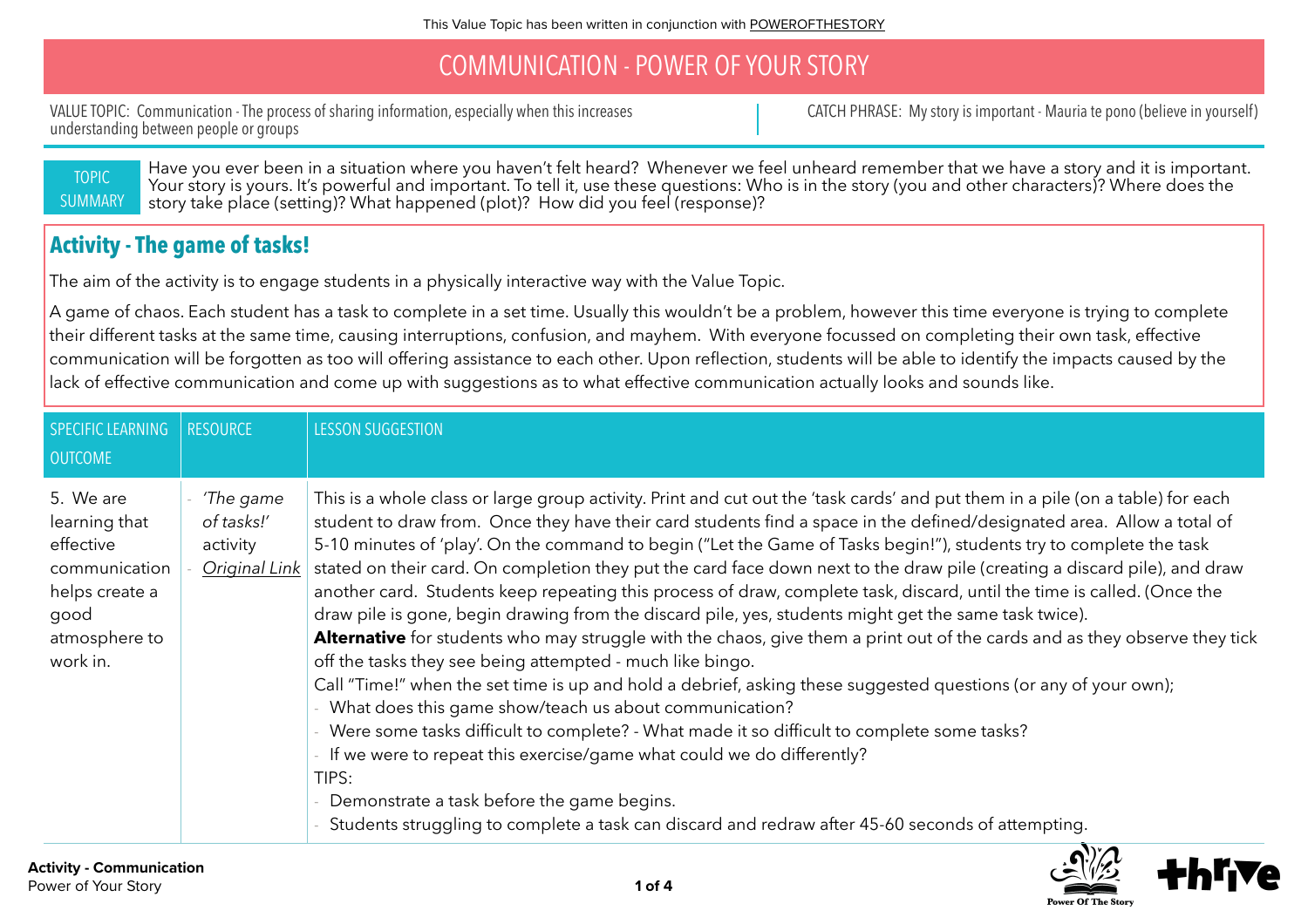# The Game Of Tasks - Task Cards

| Take one shoe from<br>everyone and build a<br>shoe fort.                                                                                                      | Say the alphabet<br>backwards.                                                        | Act like an aeroplane<br>and get in everyone's<br>way.                                                               | Use your finger to write<br>'hello' on someone's<br>back and have them<br>guess what you're<br>writing on their back. |
|---------------------------------------------------------------------------------------------------------------------------------------------------------------|---------------------------------------------------------------------------------------|----------------------------------------------------------------------------------------------------------------------|-----------------------------------------------------------------------------------------------------------------------|
| Spin in a circle and try<br>to walk on a line for 10<br>steps, if you step off the<br>line, start again!                                                      | Stick your tongue out<br>and say "Chubby<br>Bunny" until someone<br>laughs or smiles. | Do a countdown from 10<br>(10, 9, 8). When you<br>get to 1, shout "BLAST"<br>OFF!" and make rocket<br>sound effects. | <b>Sing our National</b><br>Anthem as best and as<br>loudly as you can.                                               |
| Pretend to have really<br>important news (News)<br>Flash! Extra Extra Read<br>all About It! Breaking<br>News!). If someone<br>looks at you funny,<br>move on. | Stare at someone<br>intently, until they say<br>something.                            | Ask if anyone has a<br>tissue and if no one<br>does, PRETEND to blow<br>your nose into their<br>shirt.               | Every time someone<br>approaches you, fall<br>asleep. Until someone<br>says "Wake up!" or<br>"Stop falling asleep!"   |

 $\mathcal{S}_{\mathcal{A}}$ 

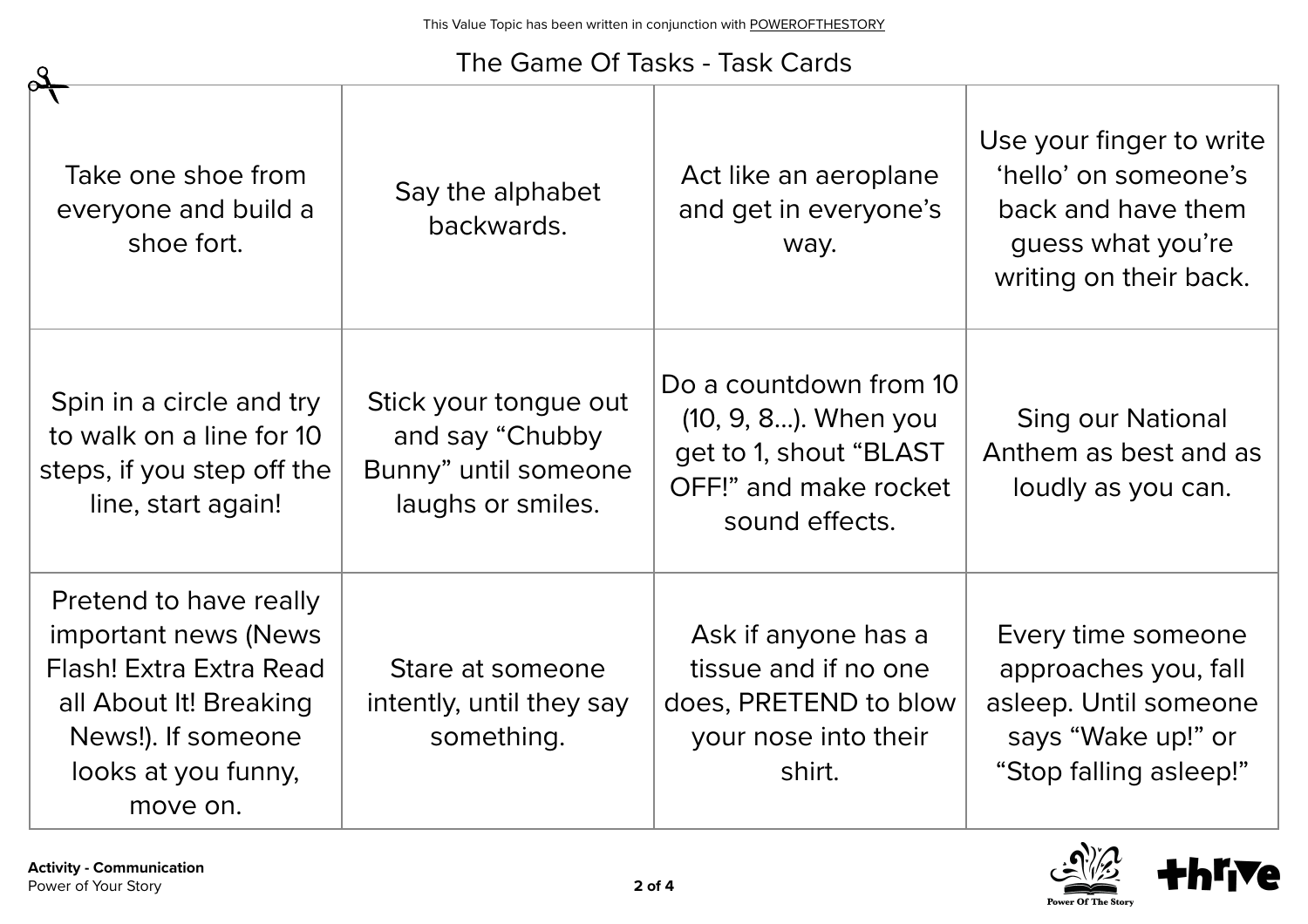### The Game Of Tasks - Task Cards cont.

| Jump up and down and<br>say these words as<br>quickly and clearly as<br>you can 10 times;<br>"Red lorry, Yellow lorry" | Stand perfectly still. No<br>talking or moving. Just<br>stand there. If someone<br>shouts in your face, you<br>may move on. | Any time someone<br>approaches you, say<br>"No!" Until someone<br>replies with "Yes!"                                                                               | Give the teacher a high<br>five and then tell<br>everyone,<br>"That was easy!"                 |
|------------------------------------------------------------------------------------------------------------------------|-----------------------------------------------------------------------------------------------------------------------------|---------------------------------------------------------------------------------------------------------------------------------------------------------------------|------------------------------------------------------------------------------------------------|
| Pretend to eat a carrot,<br>until the whole thing is<br>gone. (You cannot<br>swallow it whole!)                        | Stretch your body out<br>and say,<br>"Streeeeetch is in the<br>HOUSE!"                                                      | Pretend to be a waiter<br>and ask if anyone had<br>the "Raw cod served<br>with a side of sponge?"<br>If anyone responds, tell<br>them, "Sorry, we're<br>fresh out!" | Say "High Five" to<br>people but never<br>actually give a high five.                           |
| Make someone say<br>"What?" For example,<br>you could say, "Guess"<br>what?" Or mumble<br>random phrases.              | Be a lion. Really get into<br>character! After 30<br>seconds, move on.                                                      | Carefully, but crazily run<br>around for 30 seconds.                                                                                                                | Sit down in the middle<br>of the group and wait<br>until someone says,<br>"Get up!" Or "Move!" |